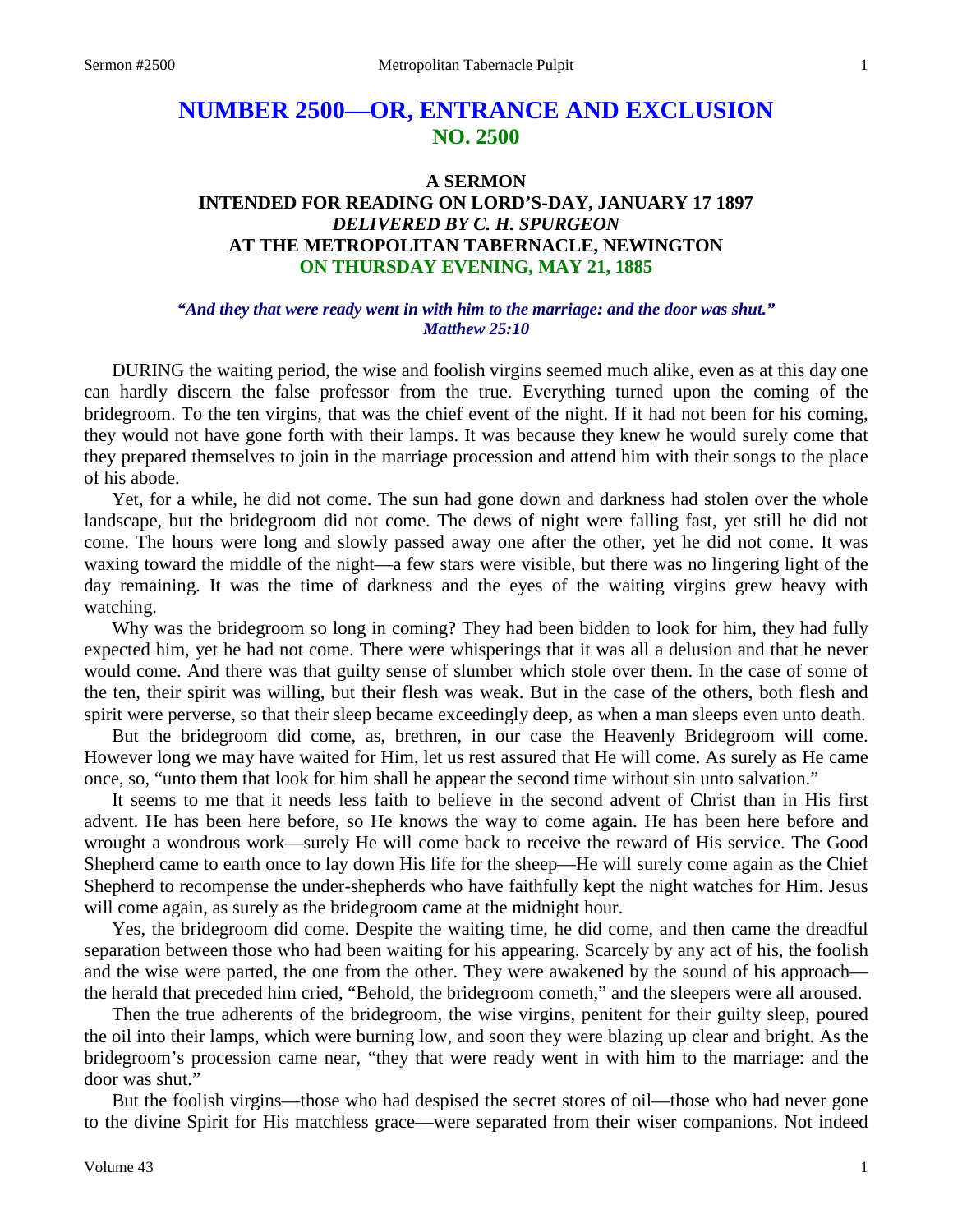by any special act of the bridegroom, but as the natural result of their own unprepared condition. They had to go away to buy oil from those who sold it, and when they came back, it was too late for them to go in to the marriage. They came up to the gate of the palace and found the door fast closed against them—shut forever—and learned that they must abide in the outer darkness, to weep and lament that they were not found worthy to behold the bridegroom's face or to enter into his joy.

I am going to talk to you, dear friends, as simply as I can, but with deep soul-earnestness, about the two sets of persons mentioned in the text. First, I will speak of *the ready and their entrance*—"They that were ready went in with him to the marriage." And secondly, I will say something about *the unready and their exclusion—*"And the door was shut."

**I.** First, then, let us think of THE READY AND THEIR ENTRANCE—"They that were ready went in with him to the marriage."

Let us meditate a little, first, about the entrance itself, and then talk together about the persons who enjoyed it. Concerning their entrance, note that it was *immediate upon the coming of the bridegroom.* As soon as he appeared, there seems to have been no interval, but at once, "they that were ready *went in*  with him to the marriage."

Beloved friends, the manifestation of Christ shall be the glorification of His people. We shall want nothing else but to behold His face, and then our bliss shall be perfect and complete. So each believer says with Job, "I know that my Redeemer liveth, and that he shall stand at the latter day upon the earth: and though after my skin worms destroy this body, yet in my flesh shall I see God, whom I shall see for myself, and mine eyes shall behold, and not another."

Never entertain the slightest fear of any such purgatorial state as some have begun to dream of again. That lie, which the Reformers rightly called, "purgatory pick-purse," which filled the pope's treasury and was a curse to myriads of immortal souls, was exposed in all its naked ugliness by the light which God gave to Luther and Calvin. Yet now, amid the abounding skepticism of these evil days, there is coming back this foul night-bird, or rather, this dragon of the dark ages—and sometimes even the children of God feel the influence of its pestilential presence.

Dear Christian friends, be not afraid of any purgatory. If you die, you shall be absent from the body and present with the Lord at once, for this shall be your blessed portion in Christ. If you are alive and remain till Jesus comes again, your body shall be changed in a moment, in the twinkling of an eye, and you shall rise to meet your Lord in the air and so shall be forever with Him. But if you have fallen asleep in Jesus, those who are alive at His coming shall have no preference over you, but you shall be raised incorruptible—and in the moment of that rising, when your spirit, by the divine fiat, shall have been reunited with your perfectly purified and glorified body—you shall go in with Him to the marriage and be forever with Him and like Him.

Do not trouble yourself, therefore, about what is to happen or what is not to happen. Be confident of this—if you sleep, you shall sleep in Jesus—and when you wake up, you shall wake up in His likeness, and you shall never be parted from Him whose company even now is your highest source of joy, and whose society shall be your delight forever and ever.

Notice, next, that the entrance of the wise virgins into the marriage feast was not only immediate, it was also *intimate.* "They that were ready went in *with him* to the marriage." I like that expression "with him." I would go nowhere without Him, and if I may go anywhere with Him, wherever He shall lead me, it shall be a happy day to me. And so it shall be to all who love His appearing.

You know, beloved, that our Lord Jesus left it in His will that we are to be with Him in His glory. Listen to this clause out of His last will and testament—"Father, I will that they also, whom thou hast given me be with me where I am; that they may behold my glory."

O beloved, you who know what it is to be one with Jesus, crucified with Him, risen with Him, made to sit together with Him in the heavenlies, you, I am sure, will find something more heavenly about heaven than otherwise had been there when that sweet sentence is true of you, "They that were ready went in *with him* to the marriage."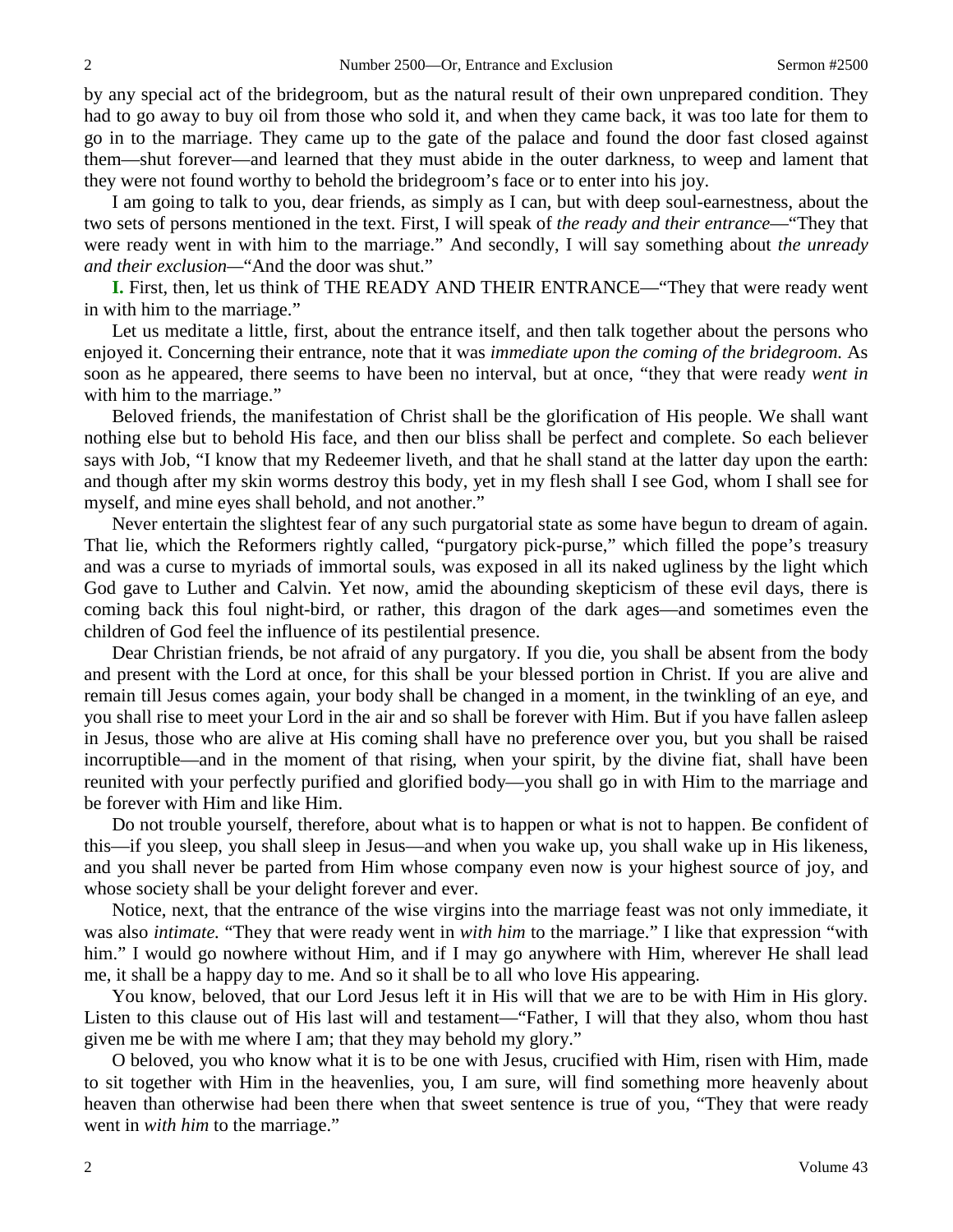Our Lord Jesus Himself shall escort us to our place in glory, He shall conduct us to the sources of highest blessedness, for as the elder said to John in the Revelation, "The Lamb which is in the midst of the throne shall feed them, and shall lead them unto living fountains of waters." This, it seems to me, is the very center of the bliss of heaven.

Heaven is like the Eshcol cluster of grapes, but the essence, the juice, the sweetness of the cluster, consists in this fact—that we shall be with Jesus—"forever with the Lord." Ah, me! my brethren, how else could we ever hope to go in to the marriage if we did not go in with Him—hidden behind Him, covered with His righteousness, washed in His blood?

John saw a great multitude, which no man could number, of all nations, and kindreds, and people, and tongues, standing before the throne, and before the Lamb—and it was of them that the elder also said, "These are they which came out of great tribulation and have washed their robes, and made them white in the blood of the Lamb. Therefore are they before the throne of God, and serve him day and night in his temple: and he that sitteth on the throne shall dwell among them."

No one will object to the entrance into glory of those who go in with Him. Even the pure and holy God will not raise any question as to our entrance if we enter with His Son. All the demands of divine justice will be fully met by the fact that we go in with Him. Covered with His righteousness, adorned with His beauties, inseparably united to His person, the beloved of His heart, we shall go in with Him to the marriage, and none will think of wanting to have us excluded.

I am tempted to linger over such a delightful theme as this, but I must not, and I need not, for you can meditate upon it to your heart's content when you are at home. To my mind, there is indescribable sweetness in these words—"They that were ready went in *with him* to the marriage."

Then, next, notice how exceedingly *joyous* was the entrance. "They that were ready went in with him *to the marriage*." It was not their portion to stand outside the door, to listen to the music and enjoy the light that might come streaming through when it was opened for a few seconds—but they "went in with him to the marriage."

It was not the intention of our Lord to tell us in this parable in what capacity the saints shall enter heaven. The parable is meant to teach certain lessons and it explains them very clearly. If it tried to teach us everything, we might miss the most important lesson of all. But from other passages of Scripture we know that we shall go in with Christ to the marriage, not as mere spectators of His joy, as friends of the Bridegroom who rejoice exceedingly in His gladness, but we shall go in with Him to share His bliss.

Be it ever remembered that, sinners though we are, and utterly unworthy of so distinguished an honor, the Lord Jesus says to every believing soul, "I have espoused you unto Myself, to be Mine forever and ever." Oh, matchless word! You, believer, shall go in with Him to that heavenly marriage feast, as part of that wondrous bride, the Lamb's wife, who is then to find her bliss forever consummated with her glorious Husband.

What a mercy it is to have grace enough to be able to believe this, for it needs much faith to believe that such a distinction shall ever be the lot of those who were once heirs of wrath even as others, and who by their sins have deserved to be cast into the deepest hell!

Yet, beloved, there are no heights in heaven which we shall not climb, there are no joys before the throne of which we shall not be partakers, we shall not be present at that wedding feast merely as Christ's servants, or as on-lookers, or as favored guests—but we shall be there to partake to the full of all the bliss and glory, ourselves all the while the object of that innermost love, that most special, most dear and near and intimate communion with our beloved.

We shall forever be one with Christ by conjugal bands. Nay, more than that, for even conjugal bands are only used as a humble metaphor of the eternal union between our souls and Christ. "This," said the apostle Paul, when referring to marriage, "is a great mystery: but I speak concerning Christ and the church."

"They that were ready went in with him to the marriage," right up to the banqueting table, to partake of all the rare dainties gathered from all the ages, brought from all the dominions of the great King, to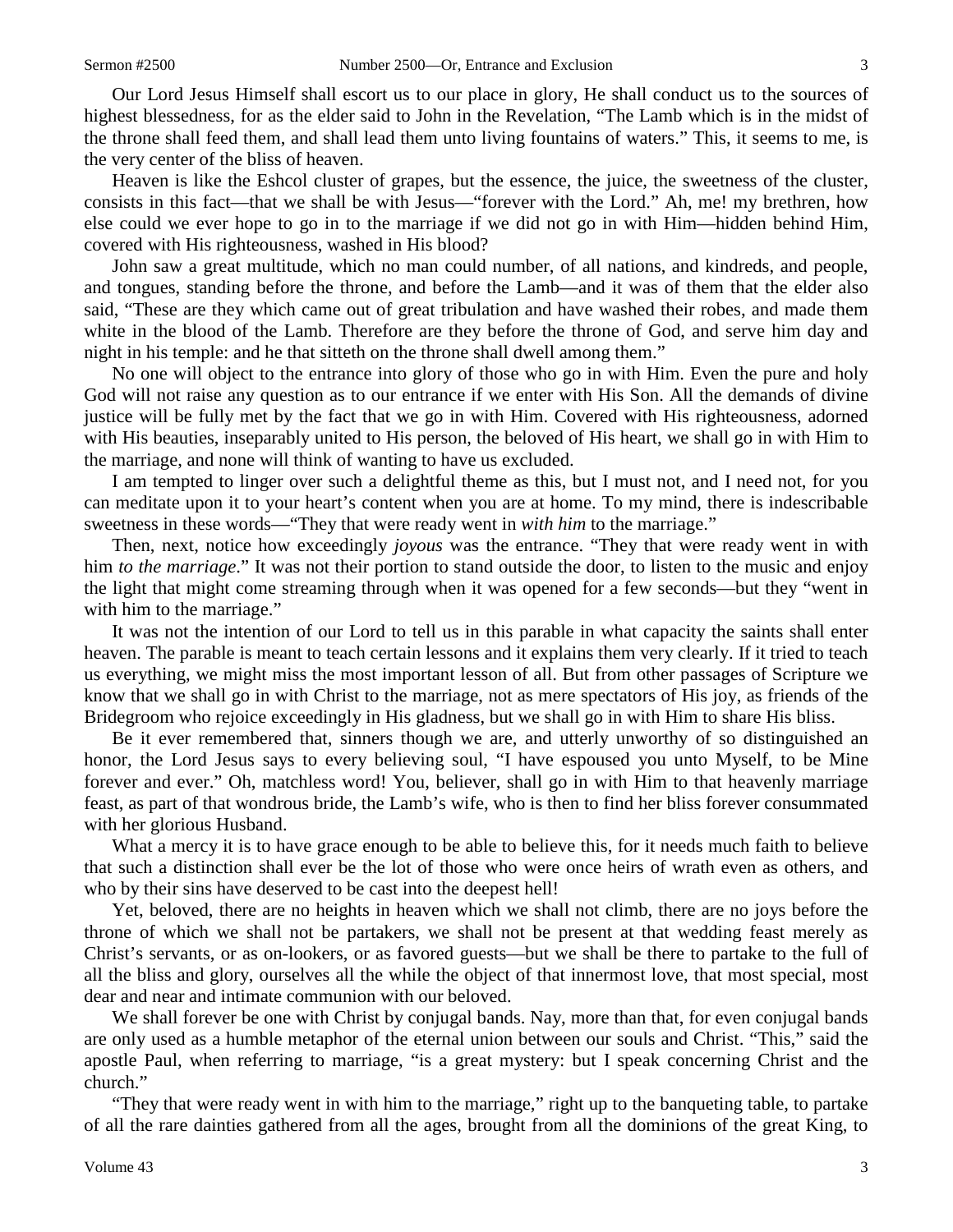make high festival for that greatest of all days for which all other days were made, the day of judgment itself included.

Even on earth, we always properly associate the highest degree of joy with a marriage when it is what it ought to be. If ever there is any joy on earth that belongs naturally to us as beings of flesh and blood, it is upon our marriage day. The wedding of a loving couple is looked forward to with great expectations and often looked back upon with fond memories.

However much of blight and withering blast may in after life fall upon that relationship which is commenced upon the marriage day, yet the day itself is always the figure and emblem of joy. See, then, what heaven is to be to the people of God—it is a marriage, a perpetual festival, a banishment of everything that is dolorous, a gathering together of all that is joyous.

A marriage on earth—well, we know what that is, but a marriage in heaven—who can describe that? The marriage of men and women—we are familiar enough with that, but this union of which I am trying to speak is the marriage of the Christ of God with His redeemed people. Earthly marriage is contracted between two sinners, but this heavenly wedding is the marriage of One who is all pure and holy, to another whom He has purified from every stain, or spot, or wrinkle, or any such thing—and so made ready for this everlasting union.

"They that were ready went in with him to the marriage." These words sound to my ears and heart like the pealing of wedding bells. Listen. These people had been in the battle, fighting as good soldiers of Jesus Christ, but by and by, they "went in with him to the marriage." They had been in their Lord's vineyard, toiling amid the burden and heat of the day—the sun had looked upon them and they were bronzed and browned with the burning heat. But in due time they "went in with him to the marriage."

They had sometimes seen their Lord for a season and then they had missed Him for a while, but they "went in with Him to the marriage." They had even wandered from Him sometimes, and darkness had surrounded them. Ay! and they had wickedly fallen asleep when they ought to have watched—but they "went in with him to the marriage." Oh, the *blessedness* of being where all evil is forever ended and all joy is begun, never to end—all sin and imperfection blotted out by Christ's precious blood—and all holiness and perfection put upon us forever and ever! All this and more I read in the words, "They that were ready went in with him to the marriage."

Then comes this little sentence which is so terrible to the ungodly, but oh! so sweet to the gracious— "And the door was shut." These words show that the entrance of the righteous into heaven is *eternal.*  The door was shut for two purposes, but chiefly, as I understand it, to shut in the godly. And before that door can be opened to let in the wicked, it will have to be opened to let out the righteous.

These two declarations of our Lord stand side by side—"These shall go away into everlasting punishment: but the righteous into life eternal." If you deny the eternity of the one, you must deny the eternity of the other, for it is the same word in each case. You must break down the door which is the security of the saints within, ere there can be a change for the ungodly who are without—and that can never be. The joy of this marriage feast is eternal joy. This is implied in our Savior's utterance, "They that were ready went in with him to the marriage: and the door was shut."

I want you, next, to notice who these people were who went in with the Bridegroom. According to the text, they were a *prepared people,* a people that were ready—"They that were ready went in with him to the marriage." There are none among the sons of men who are naturally ready to go in to that marriage feast. Before they can enter, they must undergo a wondrous change, they must, in fact, be born again.

Think for a moment what creatures we are by nature, quite unfit to go in with Christ to the heavenly marriage. Then think of what Christ is, so bright, so pure, so holy—who is she who is fit to go into heaven, to be forever with this glorious Bridegroom? O my soul, you are but dust and ashes, and your Lord is the Sun of righteousness. O my soul, you are, through sin, comparable to a dunghill. And your Savior is infinite perfection. Can you ever be "ready" to go in with Him to the marriage? Not unless that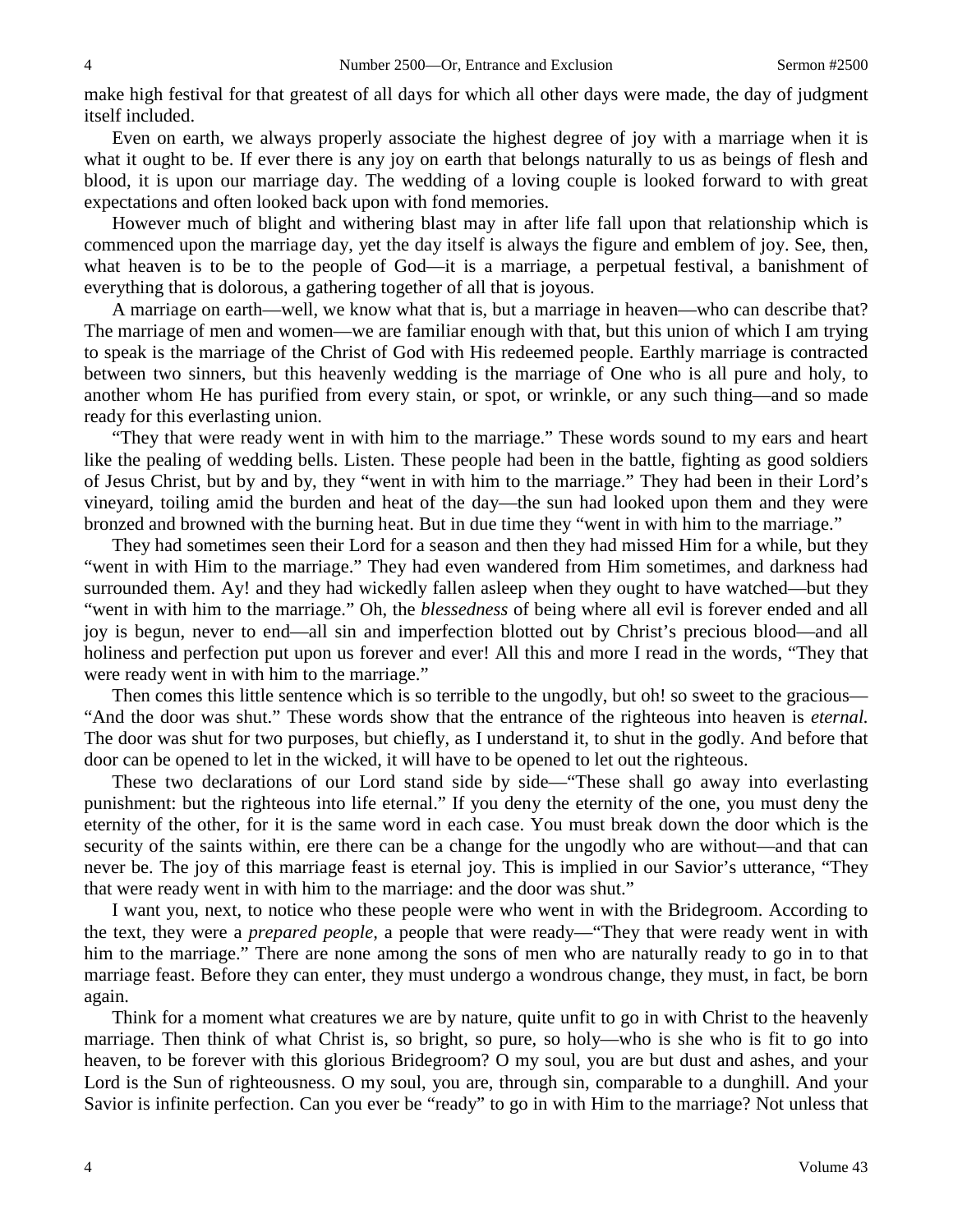same God who became man that He might be a fit Husband for you, shall make you holy, that you may be meet to be wedded to Him forever.

A great change has to be wrought in you, far beyond any power of yours to accomplish, ere you can go in with Christ to the marriage. You must, first of all, be renewed in your nature, or you will not be ready. You must be washed from your sins, or you will not be ready. You must be justified in Christ's righteousness and you must put on His wedding dress, or else you will not be ready.

You must be reconciled to God, you must be made like God, or you will not be ready. Or, to come to the parable before us, you must have a lamp—and that lamp must be fed with heavenly oil—and it must continue to burn brightly, or else you will not be ready. No child of darkness can go into that place of light. You must be brought out of nature's darkness into God's marvelous light, or else you will never be ready to go in with Christ to the marriage and to be forever with Him.

Brethren beloved in the Lord, I pray you often look to your readiness for going in to the marriage. Are you all ready now? If, at this moment, the archangel's trumpet voice should sound, or if now, as lately happened to certain dear friends of ours, you should be struck down with paralysis or apoplexy, and in a moment, pass away, are you ready for the great change? Are you quite ready to go in with Christ to the marriage?

I would advise you not only to be ready in all the great things, but to also be ready in the little things, and in everything that concerns yourself in relation to your Lord. Perhaps you have not yet publicly put on Christ in baptism. Then, in that respect, you are not ready. Do not delay obedience to Christ's command, remembering His own words. "He that believeth and is baptized shall be saved." With your mouth confess the Lord Jesus, if with your heart you have believed on Him. Disregard no commands of Christ.

Perhaps you have never yet been to His table of communion. If that is the case, I do not think you can call yourself "ready" to go in with Him to the marriage. Perhaps you call these things little matters—and they are small compared with that greater matter of which I have already spoken. But I would not wish you to die with a single command of Christ's neglected.

You have not prayed with your boys and girls yet, have you? Well, then, you are not ready. You have not made your will, you have not set your house in order—I would have you get all such things quite ready, for a little unreadiness may greatly trouble you in your departing moments.

You have not yet fulfilled what has been very nearly a vow toward God—you have not yet done what you ought to do of your work for the present generation. You have not yet been to that ungodly friend and warned him, as your heart a little while ago prompted you to do. I would like to have you, my brother, or sister, in such a state that if you fell down dead on your way home tonight, others might regret it, but you would be thankful that for your sudden death was sudden glory.

Mr. Whitefield used to say that he did not like to go to sleep at night if he had left his gloves out of his hat where he might find them in the morning. It is delightful to feel, "All is right between God and my soul, between myself and my wife, and my children, and all my surroundings. Now let death come when it will. Let the sweet chariot swing low—as the Jubilee Singers' song quaintly puts it—and let it bear my soul away up to the heavenly country where I shall go in with Him to the marriage."

Be ready, dear friends, be ready. Especially be ready in the great matter of salvation, but see that you are ready in everything. You know that when you are going to see a very special friend, or some person of importance, you put on your best coat and everything that will make you ready to see him. But afterwards, when you get near the friend's door, or the great man's mansion, I notice that you brush off any little dust from the street that may have been blown upon your garments—and so you get quite ready to meet him when he appears.

So, in spiritual affairs, even if you have on your best robe, yet there may still be a little brushing needed—and I would have you do it, so that it may be said of you without anything to qualify it—"they that were ready went in with him to the marriage: and the door was shut."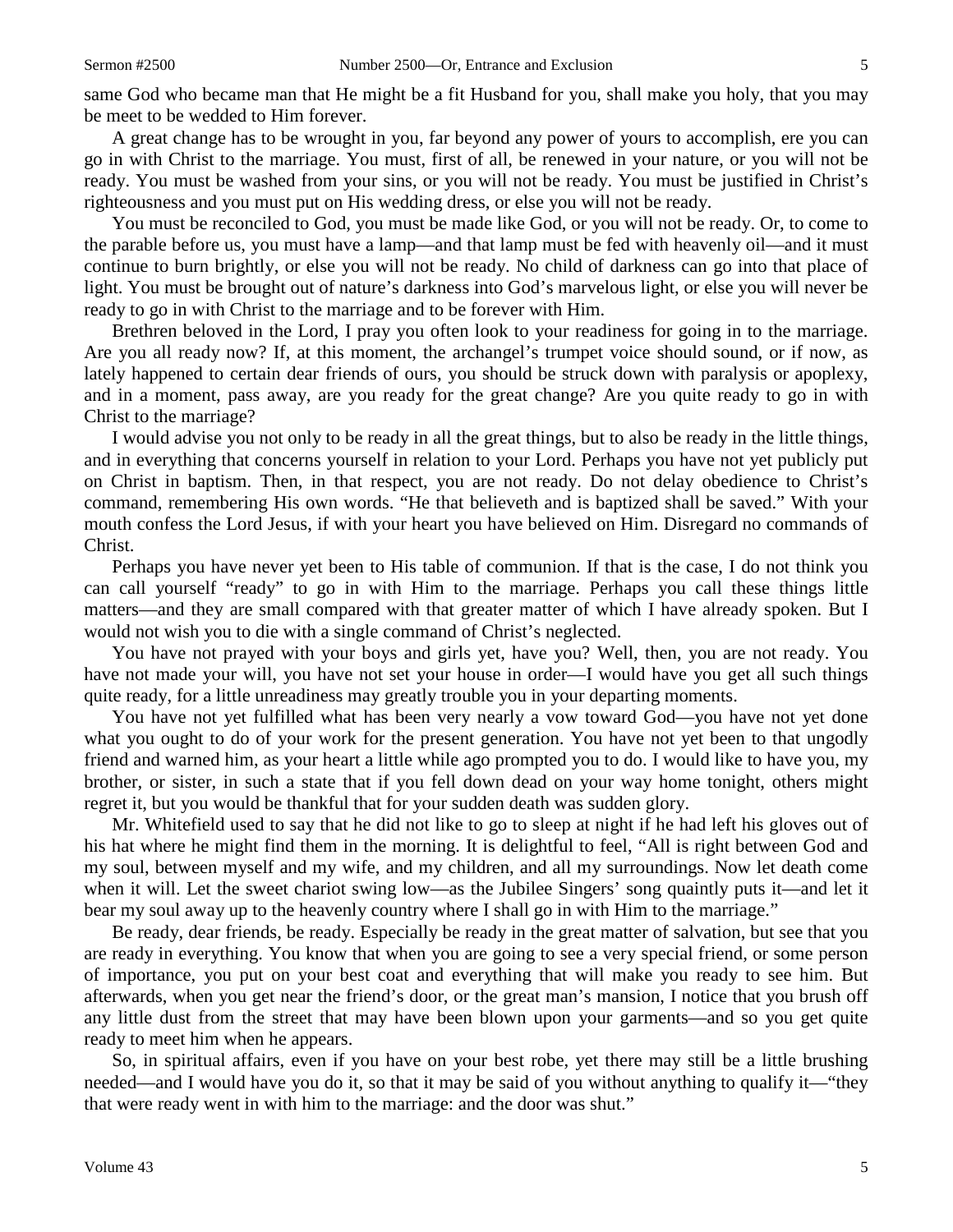I read, in an American tract, a little sketch written by a gentleman who, having often to cross the Great Lakes, was in the habit of providing himself with a life-preserving belt in case of need. One night, while he was asleep, an alarm was raised and he rushed on deck with his life belt round him, but found that there was no cause for fear.

He went back downstairs and as he lay in bed, he had something like a dream, though it was really a waking reverie, and it took this shape. He thought he was on board the great vessel in which all of us are floating on the broad sea of time, and that a great and terrible storm came on. There were some men on deck with life-preserving belts round them.

They had been laughed at while the weather was calm and the sea was smooth, but as they stood there, with the vessel rocking and the timbers straining, there were none to mock at them, but many who greatly envied the quiet peacefulness which rested on their countenances. You know who those men are and what is their protection. Faith in Jesus is the great life-preserving belt—let the tempest come when it may, faith in Christ will enable us to swim through every flood till we reach the happy shores of heaven.

As this gentleman stood on the deck and looked about him, he heard one man say, "I was going to buy one of those belts. I lived just opposite the shop where they were sold and I was often told by friends that I had better get one at once, and I meant to—but I put it off and started just a little too late to get it, so I was obliged to come without it, though I meant to have one."

The gentleman saw this man washed overboard, as the others were who had not a life belt, and his good intention could not save him. No doubt there are many here who have meant to get the spiritual life belt and they mean to do so now, so they say. Ah! heaven is being filled with people who have believed in Jesus—and hell is being filled with people who *meant* to believe in Jesus, but did not. That is the difference between the two classes, but what a difference it will make between them when they come to die!

These are the people who crowd the corridors of perdition—men and women who *meant* to trust the Savior, but who never did. They lived just opposite the places where these life belts were to be had and they meant to have had them—but they had them not when the last great storm came on—and so they were lost, and lost forever!

There was another man who said, "I have been across this sea so often without a belt that I thought I would run the risk once more." He, too, was washed away. And there are some of you, my hearers, who say, "I have lived twenty, thirty, forty, fifty, sixty, or seventy years, and I am not dead yet. I will run the risk for another year."

Really, nowadays, nobody seems to grow old. You meet a man of seventy-five or eighty, and he thinks that he will be old, some day, but he has known somebody who lived till he was ninety-nine—and he thinks he shall reach the same age. I have heard of an aged farmer who wanted to buy his neighbor's field. He was eighty and his neighbor was five years younger, so, when his neighbor would not sell him the land, he said to him, "Ah, well! never mind. You are an old man and I can buy it when you are dead!"

That is just the way people talk. "All men think all men mortal but themselves." Here was a man who was five years older than the other, yet he was going to buy the field after the younger man was dead! It is such people who say, "I have been sailing over this sea so long without a life belt, I will risk it still longer." Thus they, also, are lost!

There was another man who ran to his trunk to get his life belt—he pulled up the lid and took out the belt—but he found it was out of order and quite useless. The fact was, it was a bad one when he bought it—and after carrying it about with him for a little while, he became weary of such a useless appendage, so he threw it into his trunk—and now that he really needed preservation from the storm, it was of no use to him.

You are here, sir, I know you! You used to make a profession of religion. You had a life belt once, so you thought, but it was not a good one, or you would have it now. It was one that looked like the right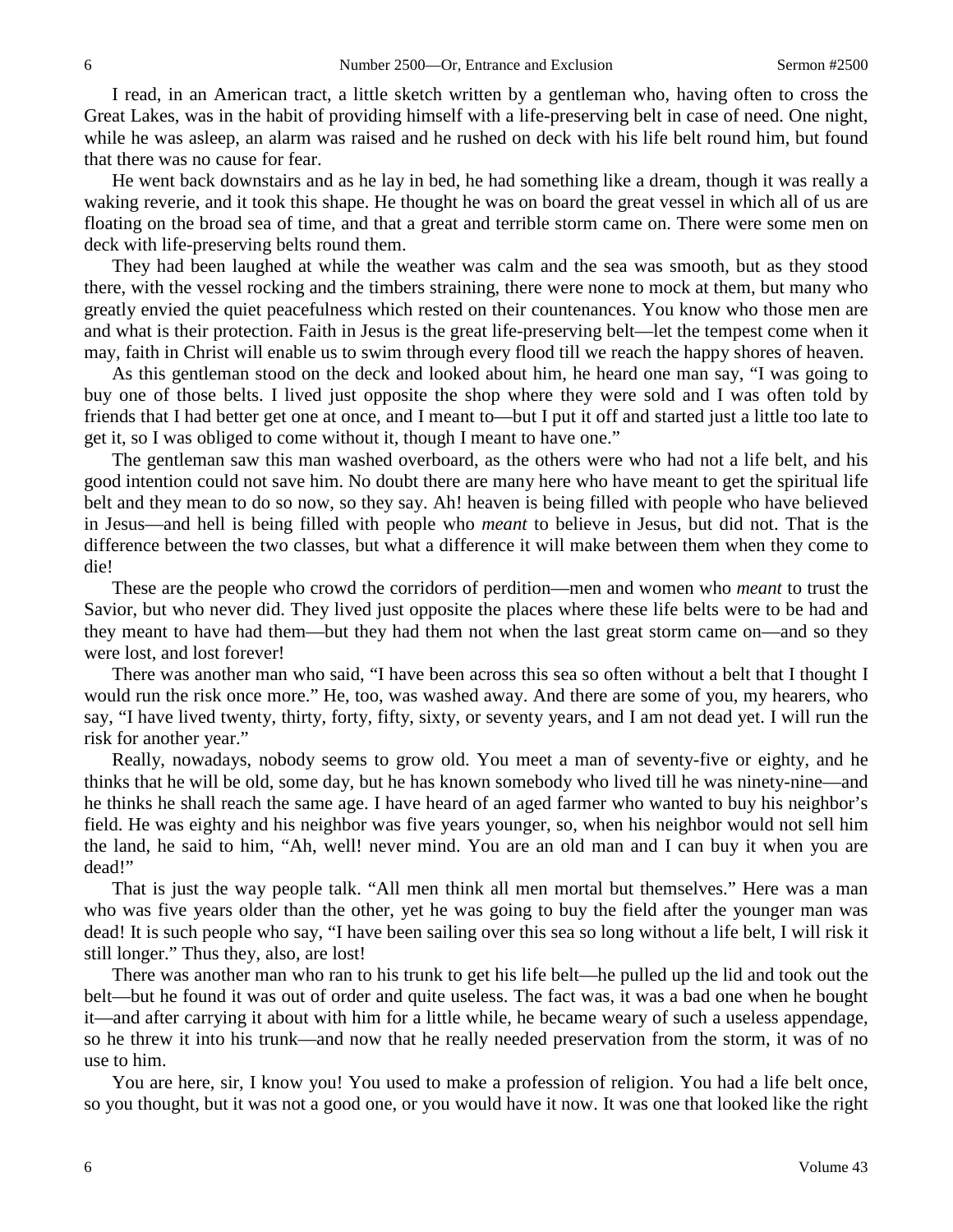Where were you last night? I repeat the question—*Where were you last night?* If the devil had laid hold upon you and taken you down to his own dominions, there would have been none who would have cried, "Stop, thief!" when he flew away with you, for they would have known that he was only taking his own property, which he had found on his own premises.

Yet you did once make a profession of religion—you used to sit at the communion table, possibly you were even baptized. But where is your life belt now? It is gone! God save you who have become backsliders, lest you also prove to be apostates! If you have turned back, then return, return, return, while yet there is time, while yet there is hope for you. And if you never were converted, may God begin the gracious work within you even now!

There was another one on board who had a life belt and he seemed very pleased when he put it on, but when the waves washed him off the vessel, he floated for a few moments and then down he sank. The fact was, his belt was a counterfeit. Somebody had told him that the other sort was so very expensive and here was one that looked even better. True, there was a whisper that it would not stand the necessary tests, but the man did not care much about that, for his belt looked as good as the genuine one and he had the credit of standing with those sensible people who had the true thing, so it answered very well *until he came into the surging sea.* 

So there may be some of you here who have counterfeit life belts. You are members of a church, you come to the communion table and everybody respects you. Ah! but with a sham religion, how will you do in the swelling of Jordan? What will you do when heart and flesh fail? Oh! ere it is too late, may God take the sham away from you and give you genuine godliness—a new heart and a right spirit!

As the gentleman looked round him, he saw yet another of the passengers—a young man who was clinging to someone else who had on a life belt. He was crying to him, "Let me lay hold on you. Will not your belt be sufficient to sustain both of us?" But the other answered, "It will only suffice for one. It will only keep one afloat."

Then the gentleman thought of our Savior's parable of the ten virgins and of what the foolish said unto the wise, "Give us of your oil; for our lamps are gone out." But the wise answered, "Not so; lest there be not enough for us and you." So let us remember that nothing but personal piety will avail—the religion of another can be of no service to you. Our Lord's message to all is, "Ye must be born again," and there is no such thing as being born again by proxy. You must fly to Jesus for refuge and there is no one who can do this for you. You must, by the Holy Spirit's power, trust in Christ for yourselves. No one can believe for you.

I rejoice that there are so many here who have on the genuine Gospel life belt. Standing in Christ Jesus, they are not afraid.

> *"No condemnation do they dread. For Jesus is their all."*

They can without a tremor face floods or flames, and the devouring deep. They can even be—

#### *"Fearless of hell and ghastly death,"*

knowing that they shall be safely landed on heaven's peaceful shore, to go no more out forever.

**II.** I am almost thankful that I have only a few minutes to spend upon the second part of my subject—THE UNREADY AND THEIR EXCLUSION. I will try to say much in a few words—and I beg you to let every word abide with you.

What, then, was this exclusion? "The door was shut." It was not ajar, it was shut, and it was so tightly closed that *there was a complete severance* between the guests inside and the too-late foolish virgins outside.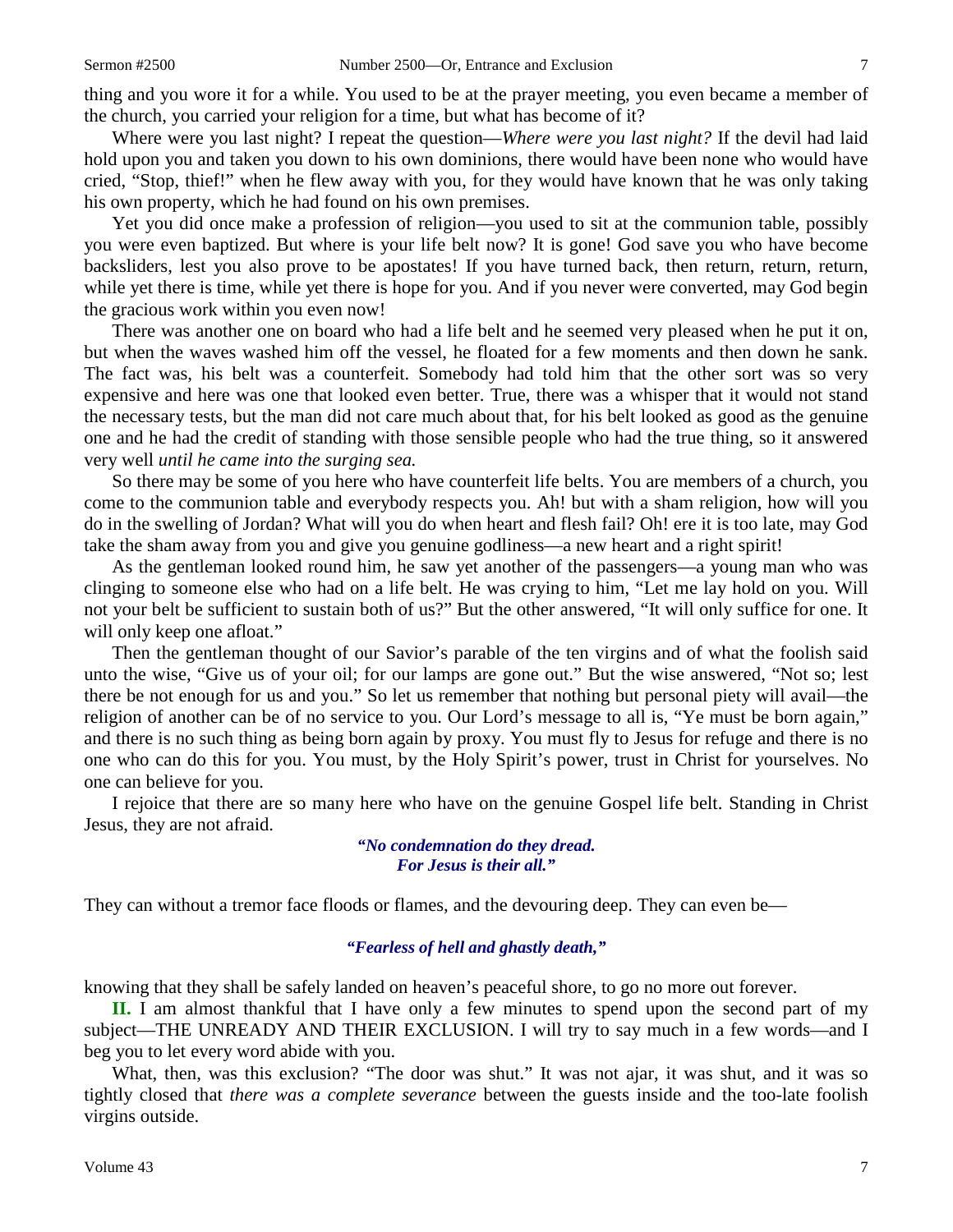Yet, *this severance was perfectly just.* The foolish virgins ought to have been there in time, they ought to have gone in with the bridegroom. Was it not their very office to attend him and accompany him home? The time for entering in had fully come—it was the right and proper time. The bridegroom had given them all that night to get ready and they had even complained of the length of the delay before he came. So, when the door was at last shut, it was very late.

They had had all that time in which to get the oil and to trim their lamps. It was not as though the bridegroom had come in the first watch of the night and they had said, "We had not time to trim our lamps." No, it was not so. So, dear friends, you have had all this life, all these years of your Lord's longsuffering and patient entreaty—and it will be just that the door should be shut when your last hour shall come. Oh, be wise ere it is too late!

When "the door was shut," *the exclusion was final.* In all my searching of the Word, I have never found any kind of hope that the door, once shut, will ever be opened again. There may be a "larger hope" indulged in by some, but I implore you never to risk your souls upon that rotten plank, for there is no Scripture warrant for it whatsoever.

Even if there were, what larger hope do you want than that which the Gospel itself affords? Why do you not get ready to enter in with Christ to the marriage? Why be left to tarry outside? What is there in the cold midnight that should tempt you to delay with the risk of never being able to enter the door? If there were any such larger hope as deludes so many, it still must be a desperate risk to trust to it.

They also who talk about annihilation, or restitution, at any rate offer you nothing that ought to charm you away from immediate faith in Christ and immediate and everlasting salvation by Him. So far as you yourself are concerned, it should cease to be an awful thing that, in the world to come, *"*There are no acts of pardon passed."

Why should you throw away the certainty of a present salvation and immediate deliverance from the curse, which you may have at this moment—which you shall have at once if you believe in Jesus under some foolish dream that perhaps the door of mercy may open after ages of weeping and wailing and gnashing of teeth?

Nay, rather be ready to enter in with Christ to the marriage, for as the Lord lives, I cannot clear my soul of all responsibility unless I tell you that, as I read the Bible more and more, I am more and more certain that when that door has once been shut, it will never again be opened to any living soul. Where death meets you, judgment will find you, and there you will remain to all eternity.

I pray you, risk not your eternal destiny, but "Seek ye the LORD while he may be found, call ye upon him while he is near: let the wicked forsake his way, and the unrighteous man his thoughts: and let him return unto the LORD, and he will have mercy upon him; and to our God, for he will abundantly pardon."

Who were these persons who were shut out when the door was closed? *They bore the name of virgins*, yet the door was shut against them. They were not rank outsiders, nor mere tramps of the street, not infidels, not agnostics, but members of the church. They were called virgins, yet against them the door was shut.

They also had lamps—and lamps that once burned as brightly as others. There was, for a while, no difference between the luster of their lamps and the luster of the wisest, yet they were shut out. They had at least some oil—they were, for a time, companions of the wise virgins. They went out with them to meet the bridegroom and the wise virgins, probably, never suspected that these others were foolish till, in the middle of the night, they found too late that their lamps were going out.

O sirs. O sirs, shall we drink out of the same communion cup and eat of the same bread at the Lord's table, and be reminded of His broken body and His shed blood, and yet shall some of us be shut in with God forever, and shall some of you be shut out forever because you have not received the Holy Ghost, because you have not the secret inward store of the oil of grace? May God prevent it by His grace!

Notice that *these people acted in much the same way as those acted who went in with the bridegroom.* They went forth to meet the bridegroom, they went on the same road and at the same rate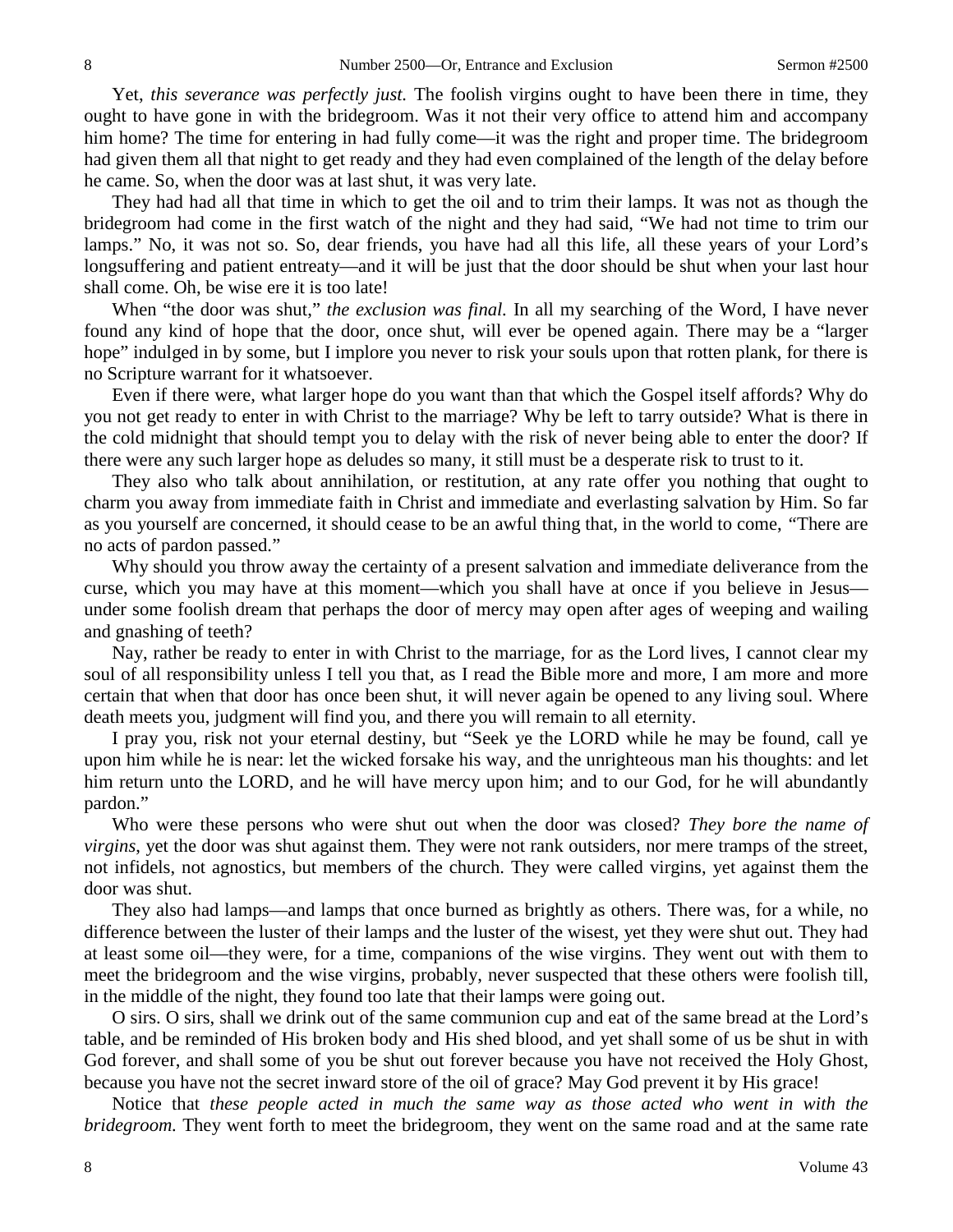as the others went. They went to sleep, alas! as the others went to sleep. They awoke as the others awoke and they began to trim their lamps as the others were trimming theirs.

Their spot seemed to be the spot of God's children and they appeared to have many of the marks of the election of grace—yet they were not of it, nor in it, for they had no oil in their vessels with their lamps, no grace, no indwelling of the Holy Ghost, no supernatural operation of Him who works in the saints to will and to do of His own good pleasure. They were so like the real bride of Christ that only the Bridegroom could tell the difference until the midnight came—and then the difference was apparent to all observers.

It seems to me also that these persons who were shut out, *were people who knew something about prayer.* They did not, that night, for the first time pick up the agonized cry, "Lord, Lord, open to us." They had probably been *habitués* of prayer meetings, they had been where people called Christ, "Lord," and they used that formula themselves.

Perhaps they might have said, "Lord, Lord, have we not prophesied in Your name? And in Your name have cast out devils? And in Your name done many wonderful works?" Yet the door was shut against them and they, outside, knew something of what was going on inside and therefore would gnash their teeth all the more because they could not enter.

The door was shut against those who had seen the light, but whose lamps had gone out. They had been carrying in their hand the very lamps which entitled them to claim a place in the procession, but those lamps had gone out—and, therefore they were not entitled to any such place—and the door was shut against them. O you who are only professors of religion, will you shut yourselves outside the door of mercy? You will do so if you neglect to obtain that secret oil of grace which can only be supplied by the Holy Spirit.

Before another Sunday comes round, your preacher may be suddenly struck down, as one of our brethren has been. I may never have another opportunity of speaking to you who are professors, and warning you to make sure that you are also possessors, and that you really have the grace of God in your souls.

Or, possibly, some of you may be taken away without a moment's warning, as one of our friends has been. Suppose that then you could turn round upon me, in another world, and say, "Preacher, we heard you again and again, we listened to all that came from your lips, we even came out on Thursday nights to listen to you, yet you prophesied smooth things to us, and you said, 'Peace, peace, when there was no peace."

I pray God that I may have no man's blood upon the skirts of my garments in that last tremendous day and therefore I bid you now to escape from the wrath to come. Flee to Christ, flee to His dear cross and look up to His bleeding wounds, for—

### *"There is life for a look at the Crucified One."*

Flee from your sins, flee from yourselves. Flee from any worldly pursuits which entangle you and put your trust in Jesus Christ and Him crucified, and from your heart say,—

> *"Jesus, Thy blood and righteousness My beauty are, my glorious dress,*

"I will go in with You to the marriage, and when the door is shut, I shall be on the right side of it,—

*"Far from a world of grief and sin, With God eternally shut in."*

The Lord save us all, for His name's sake! Amen.